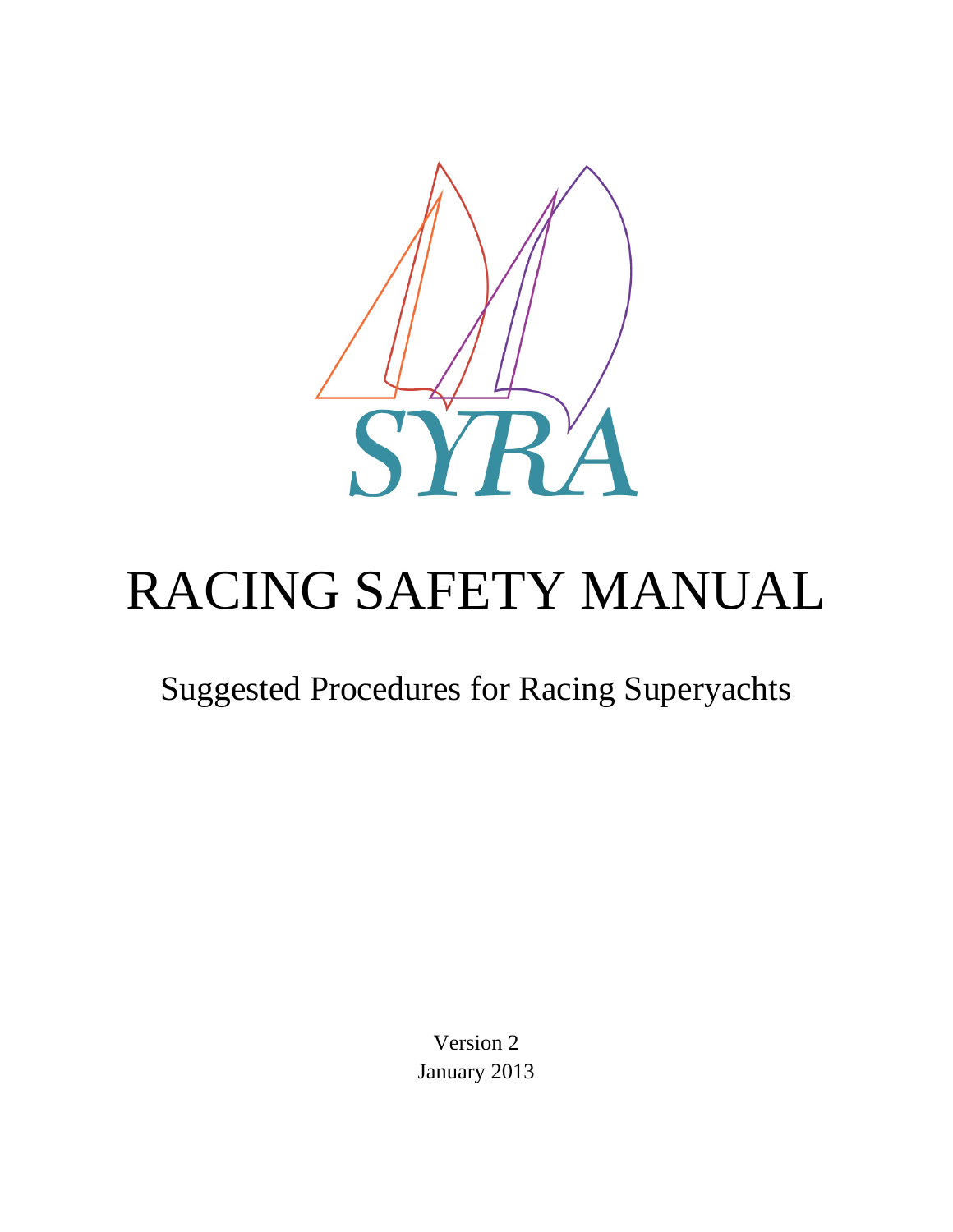#### **Acknowledgement**

The Super Yacht Racing Association would like to express their gratitude to Jonathan Kline, program manager for the yacht *P2,* for his initiative in drafting this manual. Through the efforts of people such as Johathan, as well as owners, captains, industry professionals and crew it is our hope to eventually have a comprehensive Safety Manual that will be considered a common reference for those interested in superyacht racing.

As stated in the manual, this is meant to be a dynamic document that will be continuously updated and available on the SYRA website. Comments and shared input are always welcome.

Peter S. Craig SYRA Executive Director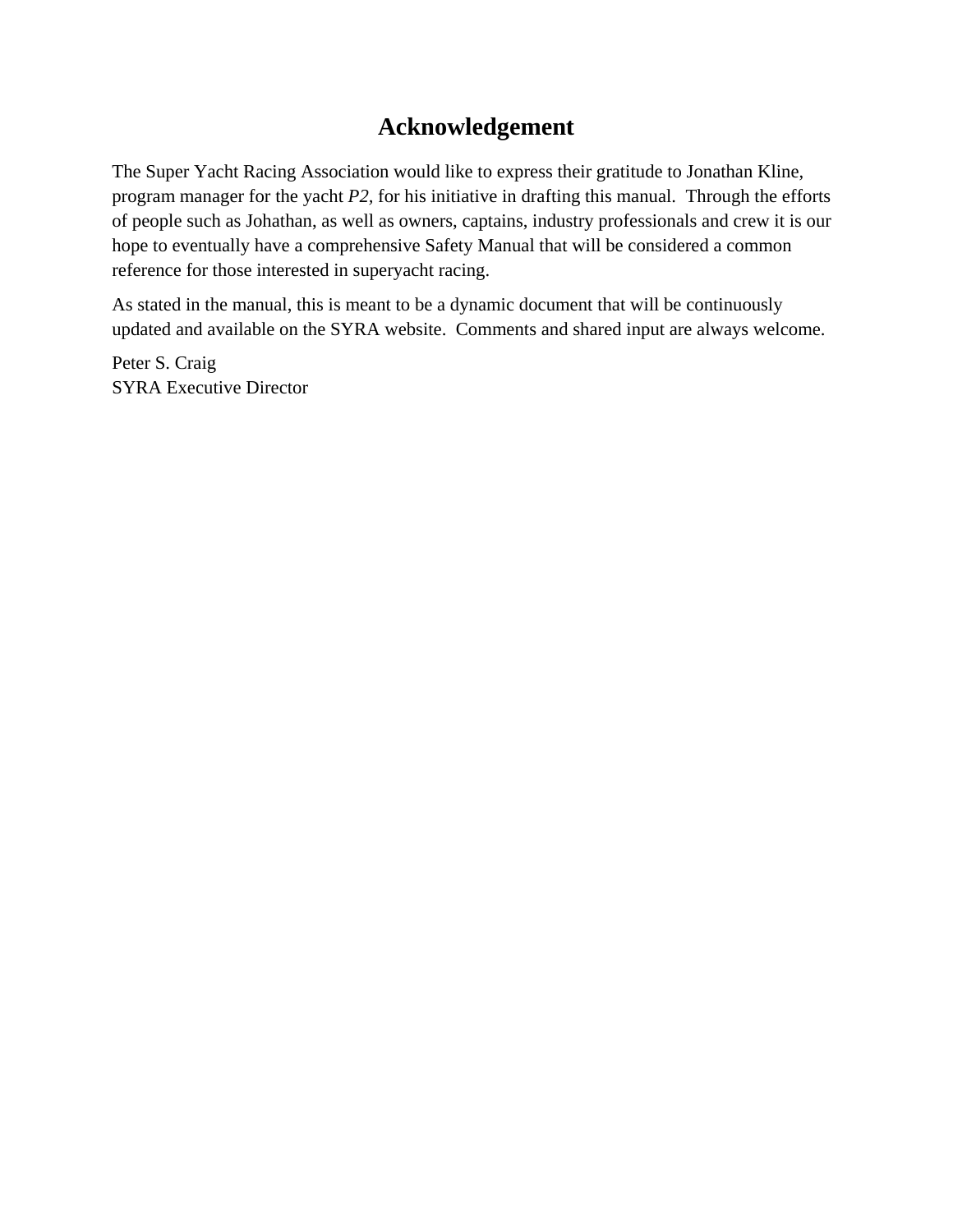#### **Preface**

The following recommendations have been developed over the last eight years of racing superyachts in a variety of regattas. They have evolved continuously since inception and continue to evolve after each regatta, tuning or practice session. The Racing Safety Manual is not a static document, assumed to be complete and/or comprehensive; rather it remains a work in progress, as crew and vessel evolve and regatta venues and racing formats change, so too does this manual.

Though I may be the one compiling this safety manual, I am indebted to numerous crew members on a variety of yachts who have strived with me to enhance safety, speed, and fun aboard this performance cruiser. Enthusiastic owners, yacht designers, world class helmsmen, master riggers, mast design engineers, carbon lay-up specialists, ship builders, dinghy sailing champions, commercial pilots, yacht brokers, grandmothers, children and babies – all have contributed to the Safety Manual in some way.

I have divided the recommendations for the Safety Manual into 12 sections. Each section has a brief description of the topic, its intended goal, followed by a series of bullet points which might be considered when developing the particular checklist or procedure for an individual yacht. There is no single, generic manual that will work for all yachts. However, the topics below, together with the discussion points included, can provide the foundation for the first draft of a yacht's Racing Safety Manual or help enhance a polished draft of an existing manual. It must be stressed that these recommendations are offered by the Superyacht Racing Association in the interest of safety, they are not requirements. The captain of the vessel remains solely responsible for the safe operation of his or her yacht and will determine whether these safety recommendations and/or others from the SYRA website, or elsewhere, should be used onboard his vessel and how.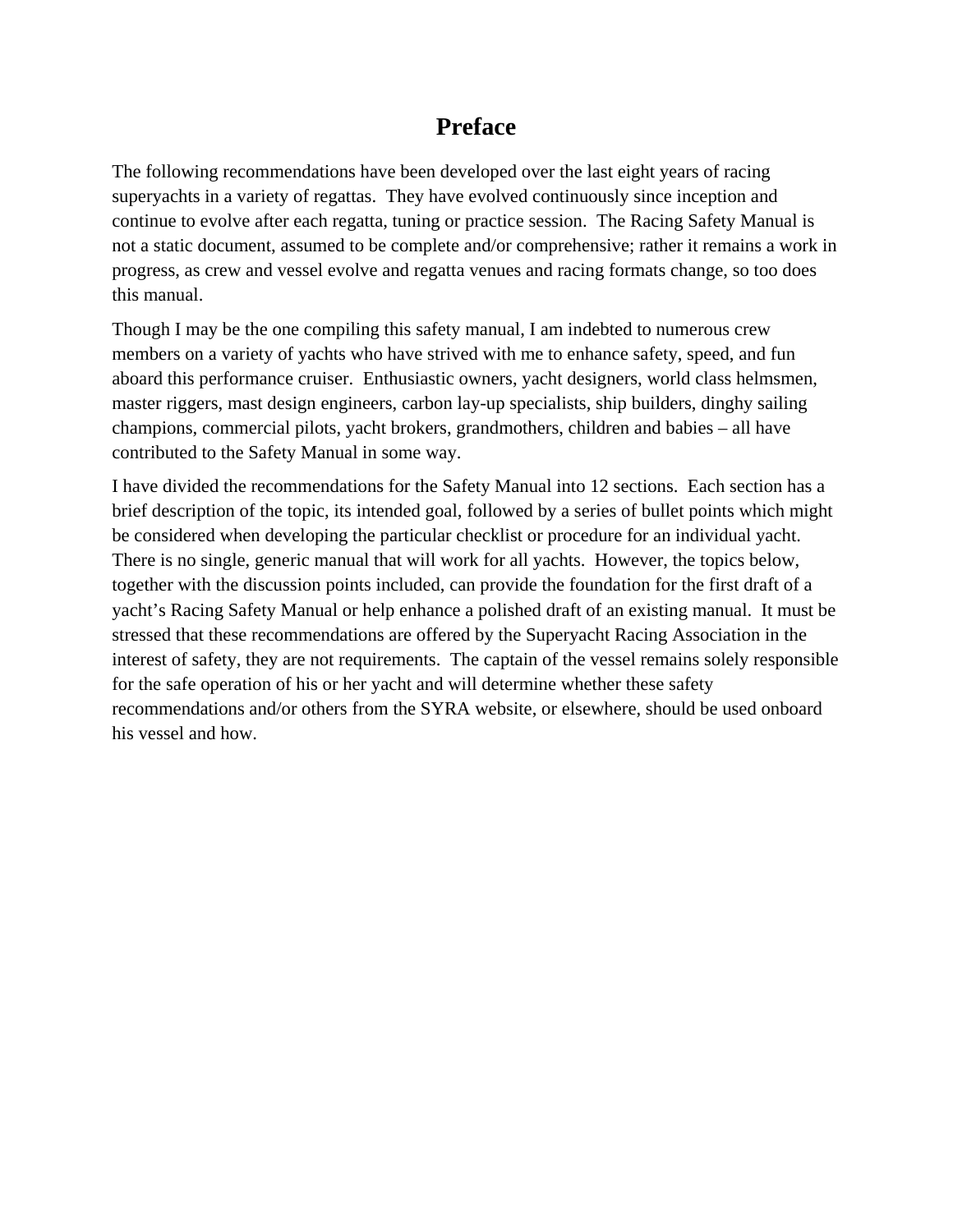#### **Introduction**

Superyacht racing has expanded significantly in recent years, what was only two or three regattas a mere 15 years ago, is now 12-13 regattas with fleet sizes growing steadily. The decision to participate in a superyacht race should be accompanied by a commitment to prepare the yacht, crew and owners for racing. Seasoned superyacht teams know this, but there are many new yachts, or existing yachts with new owners who want to participate in superyacht regattas for the first time and may not know the extent of preparation necessary to ensure that it is a safe and enjoyable experience.

It is easy, even dangerous, to downplay or fail to recognize the difference between sailing and racing, to believe that "we'll just sail around the course, follow the fleet and have some fun." Once on the playing field, the relaxed attitude is often replaced by a more competitive stance. Add an invited racing professional and some enthusiastic crew and the competitive nature is transformed irrevocably. The formula can be a dangerous one; the cruising yacht and crew arrive at the event with one sailing philosophy in mind, but once on the race course switch to a different mode.

The recommendations below are intentionally broad in scope so that they will be useful to established racing programs, as well as to programs whose primary emphasis is cruising. Much of what follows will be obvious to many, but in the interest of helping as many owners, captains, and crews as possible, even obvious points have been included. Additional topics will certainly be added as the manual is developed by skippers and race crews. This manual will also be updated periodically by the Superyacht Racing Association and remain available on their website.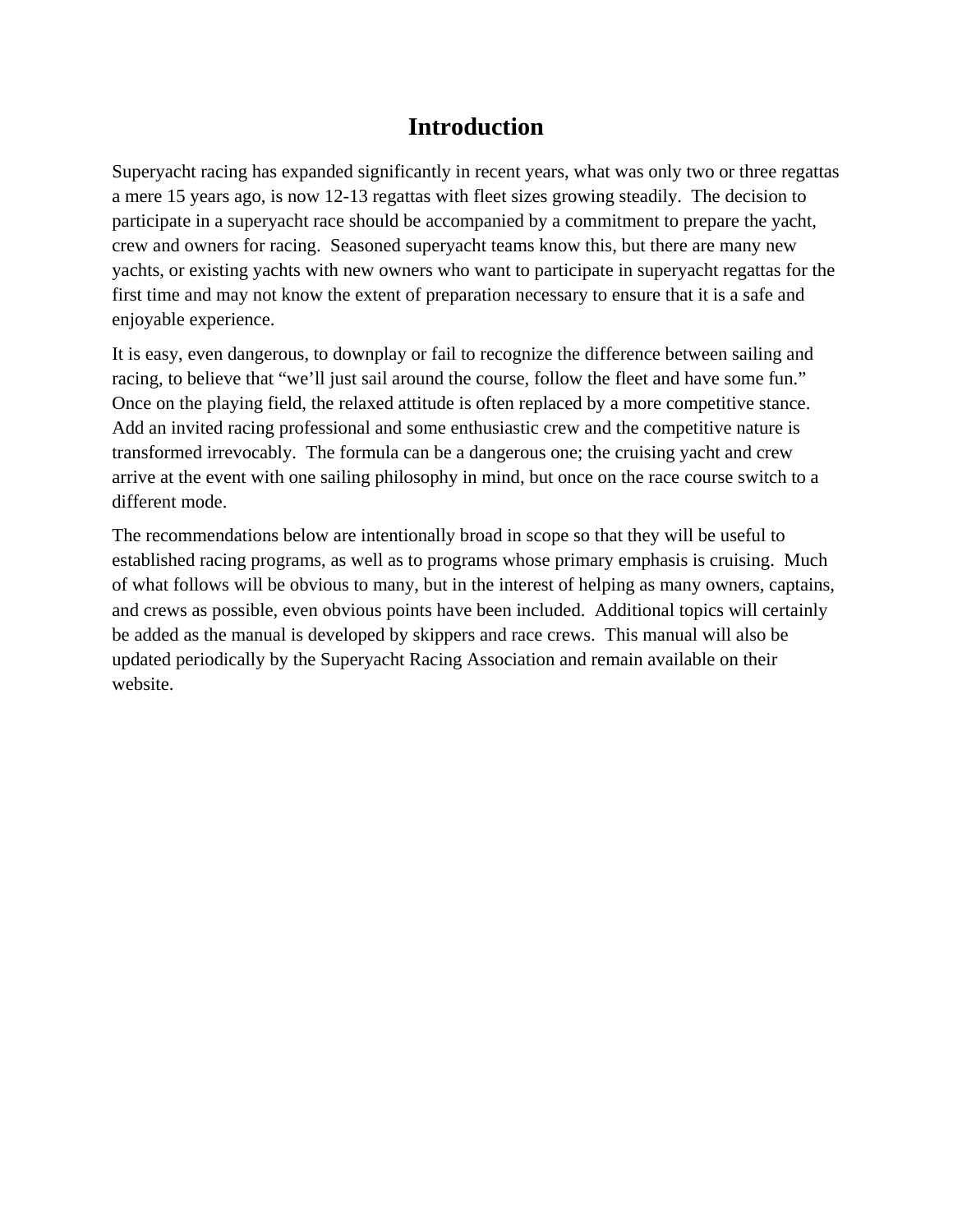## **Table of Contents**

| <b>Pre-Race Test Priorities</b>                                                                                                 |
|---------------------------------------------------------------------------------------------------------------------------------|
| <b>Pre-Race Equipment Checks and Work Lists</b>                                                                                 |
| <b>Responsibilities and Qualifications of the Afterguard</b>                                                                    |
| <b>Imported Race Crew</b>                                                                                                       |
| <b>Development of the Roster</b>                                                                                                |
| <b>The Daily Pre-Race</b>                                                                                                       |
| <b>Communication Systems</b>                                                                                                    |
| <b>On Board Sailing Terminology</b>                                                                                             |
| <b>The Breakdown Manual</b>                                                                                                     |
| Emergency Procedures; Injury & Major Equipment Failures                                                                         |
| <b>Development of Post-Race De-Briefing</b><br>Race Review & Critique, Future Work List Items & Optimization Recommendations 10 |
| <b>Medical and Liability Insurance</b>                                                                                          |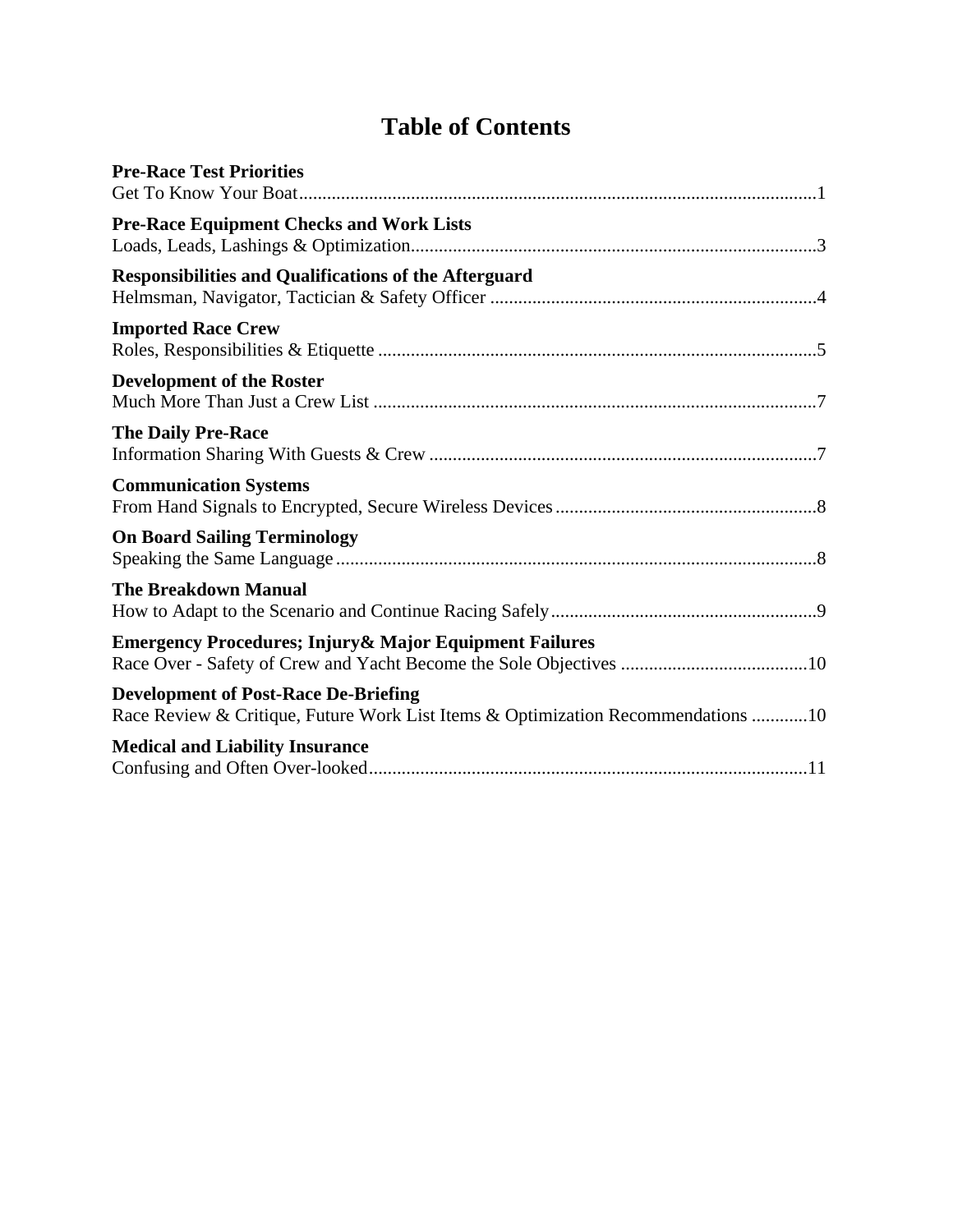#### **Pre-Race Test Priorities: Get To Know Your Boat**

Test priorities allow the owners and crew to get know their boats. Crew member may have been working on a yacht for years but unless they have actually tried to race that yacht, he or she will not fully understand the yacht's capabilities and limitations. Even the simplest maneuver, such as tacking, can be dangerous on a racing superyacht whose crew has not refined the procedures required to execute that maneuver in race mode.

The test priority work sheet should encourage the crew to identify the most likely maneuvers present in all superyacht regattas and break those maneuvers down so that efficiency and safety are enhanced. With each new regatta, the test priorities change. The clean execution of basic maneuvers is eventually expanded by trialing more complicated ones. The term "baby steps" comes to mind when defining the path from the simple maneuver to the more complex. It is safer and more effective to perfect the fundamental maneuvers first before attempting the more advanced.

Perhaps the most important by-product of the Test Priority Worksheet is that the yacht crew will understand the limitations inherent to their yacht and find ways to either compensate for these limitations, or accept them. It is critical that the limitations be identified **before** the regatta so that a base line is established with the safety of the guests and crew as the paramount consideration. With each additional regatta, the crew can develop custom hardware and/or crew optimizations to allow for improvements and enhanced safety.

A sample of recommended Pre-Race Test Priorities follows:

- **DATA GATHERING:** Approach the various entities involved in the design, construction and outfitting of the yacht to provide the pertinent data and guidelines to establish the maximum safe working loads of the sailing hardware, scantlings, sails and running rigging. This will likely come from a combination of the naval architect, builder, spar manufacturer, sail maker and running rigging supplier.
- **PRE-REGATTA SAILING:** Well before arriving at the regatta, sail the boat upwind at max trim, to within 5 or 10% of 100% maximum Safe Working Loads. Have some or all of the race crew on board and slowly ramp up to this point. Identify what to monitor as the loads start to increase and as the cruising boat enters what is perhaps new territory, "race mode." This staged transformation can be as exciting for owners and guests as it is for crew.
- **HYDRAULICS & ELECTRICAL:** Determine the limitations, if any, of the hydraulic system and electrical plant. In other words, run the boat in race mode with multiple functions occurring simultaneously (furlers, winches, domestic equipment, etc.).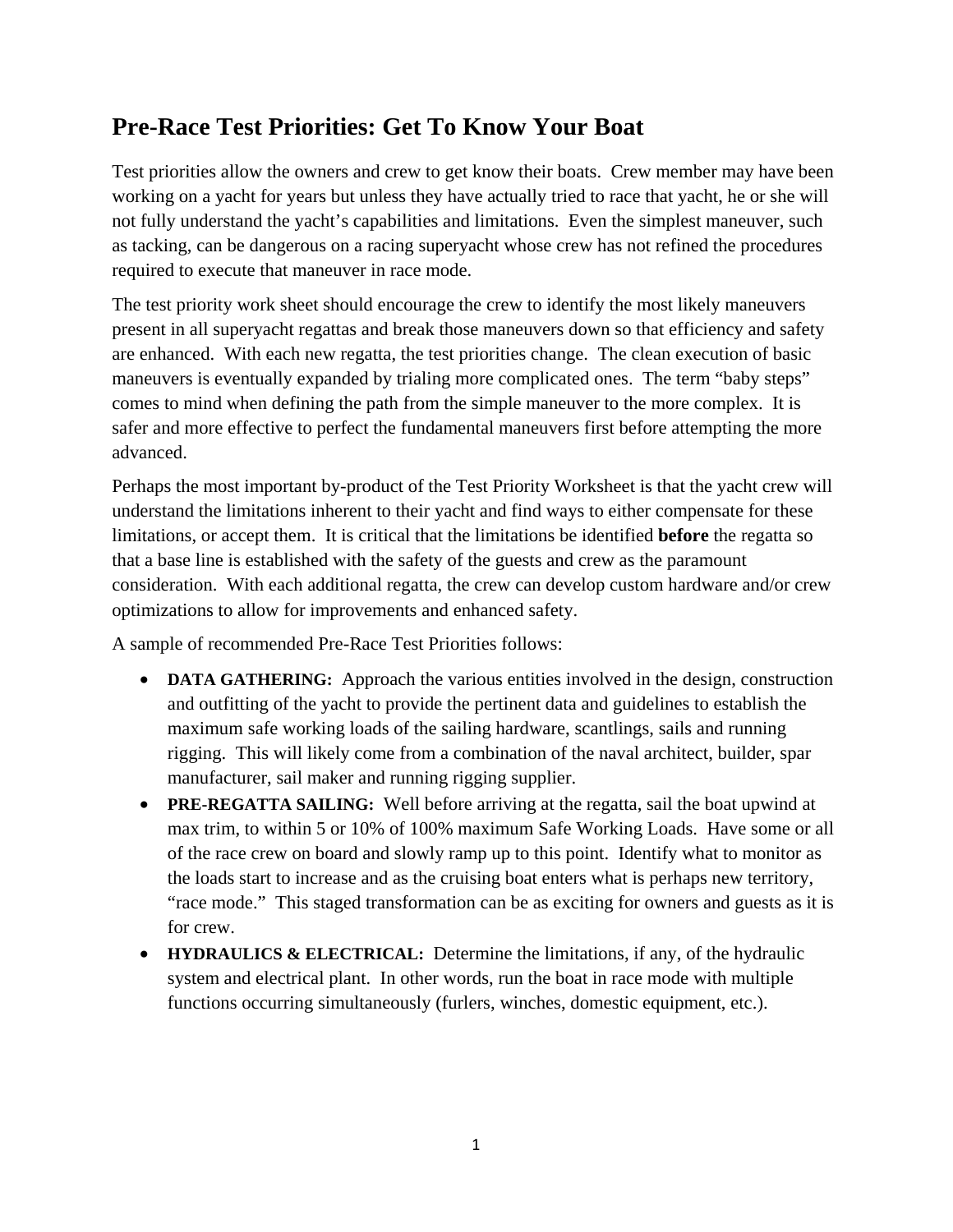- **RUNNING RIGGING LOADS:** Review all high load sheet runs, especially those that pass through multiple angles or turns of more than 90 degrees between clew or boom and winch/cylinder. Ensure that the lines and the sheaves that they ride on are operating according to their design and within their limitations. Understand the difference between block loading and sheet loading for all the yacht's high load leads.
- **NO-GO AREAS:** Identify danger triangles or "no-go areas" onboard for crews and guests for the various maneuvers.
- **COMMUNICATIONS:** Establish a communication system with the front, middle and the back of the yacht.
- **TURNING DATA:** In clear water with no traffic test the turning characteristics of the yacht when fully loaded. Establish and record the time and distance covered during a sheet/vang dump and bear-away maneuver.
- **TACKING:** Lay out the detailed procedures to tack the yacht safely. Time the tack with the primary headsail. Note where the "sleeping dragon" lies (the lazy sheet) and how it behaves during the tack.
- **HEADSAIL FURLING**: Time how long it takes to furl and deploy the primary headsail. How deep does the helmsman have to steer to achieve a safe furl? What furling loads are the headstay, foil, and hydraulics/electrics designed to handle? Early or overly aggressive furling can cause significant damage to the components noted above.
- **HEADSAIL REEFING**: Does the design and construction of the headstay foil, furler and sail allow the headsail to be partially reefed while sailing? Not all foil profiles, furler motors and sails can withstand the demands of racing with a partially furled sail.
- **JIB SHEET LEADS:** Review primary and alternative jib sheet leads if any (outboard lead options, in-hauler option). Verify all alternative jib leads with the necessary parties; builder, equipment manufacturers and naval architect for safety and loading purposes.
- **SPINNAKER HOIST/DOUSE**: Time a controlled hoist and a douse of the MPS. Identify idiosyncrasies of the bucket, sock and control lines in light, moderate and heavy air. What is the maximum wind speed that you will use a spinnaker?
- **GYBING:** Execute a controlled gybe of the kite.
- **SAIL USAGE:** Establish a basic sail crossover chart (when to switch from genoa/blade to staysail, when to reef, when to switch from blade/genoa to MPS).
- **NAVIGATION EQUIPMENT:** Calibrate the navigation package on board. Ensure that all the tools available to the afterguard team (AIS, radars, plotters, and electronic range finders) are set up and tuned correctly.
- **CREW ASSIGNMENTS:** Identify the key jobs/positions for the primary maneuvers and skill sets required.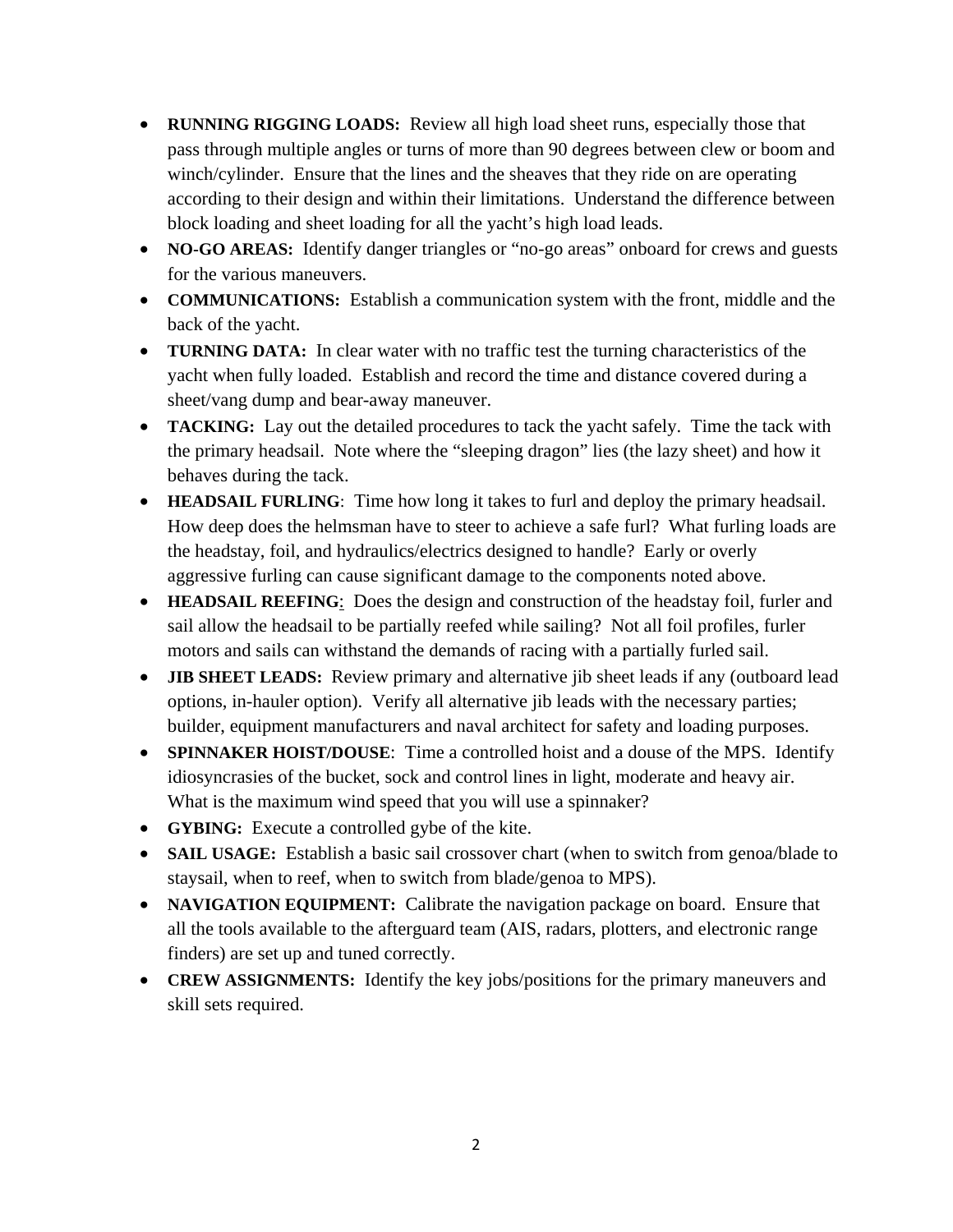#### **Pre-Race Equipment Checks and Work Lists**

On yachts that expect to participate in several superyacht regattas there are at least two types of work lists that should be developed before every regatta. The first is a pre-race check-list and includes race preparation line items that can be completed before every regatta. The second is more of a work list which would include deficiencies noted or optimizations suggested after the previous regatta. Pending unscheduled maintenance items are also included.

While these work lists and check lists are very much yacht specific, we have included suggested elements of the pre-race checklist which can be used as a template by other yacht crews. It is vital to note that these lists represent a sampling of items that are reviewed either initially and/or before every regatta. Yachts must tailor these suggestions to suit their individual requirements and goals.

Suggested elements of the Pre-Race Checklists:

Inspect/assess all fixed deck hardware; stand up blocks, turning blocks, sheaves, and winches.

- When were they last opened for cleaning and inspection?
- Are they being used as intended by the designer?
- Are they actually turning under load?
- Has or will cruising hardware be incorporated into racing, i.e. mooring cleats, fairleads, deck pad eyes?
- Are the load orientations dictated by the manufacturer and naval architect respected?
- Are changes likely to be requested from race crew to improve speed and performance? Will these changes compromise safety factors, i.e. more acute load angles, deflectors that create danger triangles, secondary winches asked to take primary loads?

Inspect all loose/removable deck hardware and running rigging; snatch blocks, connectors, Tylaska/Sparcraft shackles and dog bones.

- Confirm maximum SWL (safe working load) for these loose items used in racing.
- Establish a system that will prevent an under-rated piece of equipment from being used for a job outside the range of its max SWL.
- Beware of loose hardware used while cruising that could potentially be incorporated with the racing gear.

Inspect all high load lashings; typically at clews, heads, tacks, etc.

- Verify an adequate number of passes; even load distribution, i.e. no pinch points.
- Establish a running rigging log and a replacement schedule.
- Check the material/diameter specification and its susceptibility to UV breakdown.
- Consider a safety lashing as a back-up to the primary lashing.

Check/protect/remove mast and spreader chafe points and appendages.

Check/protect chafe points under boom, V1's, coach-house, glass, hatches, etc.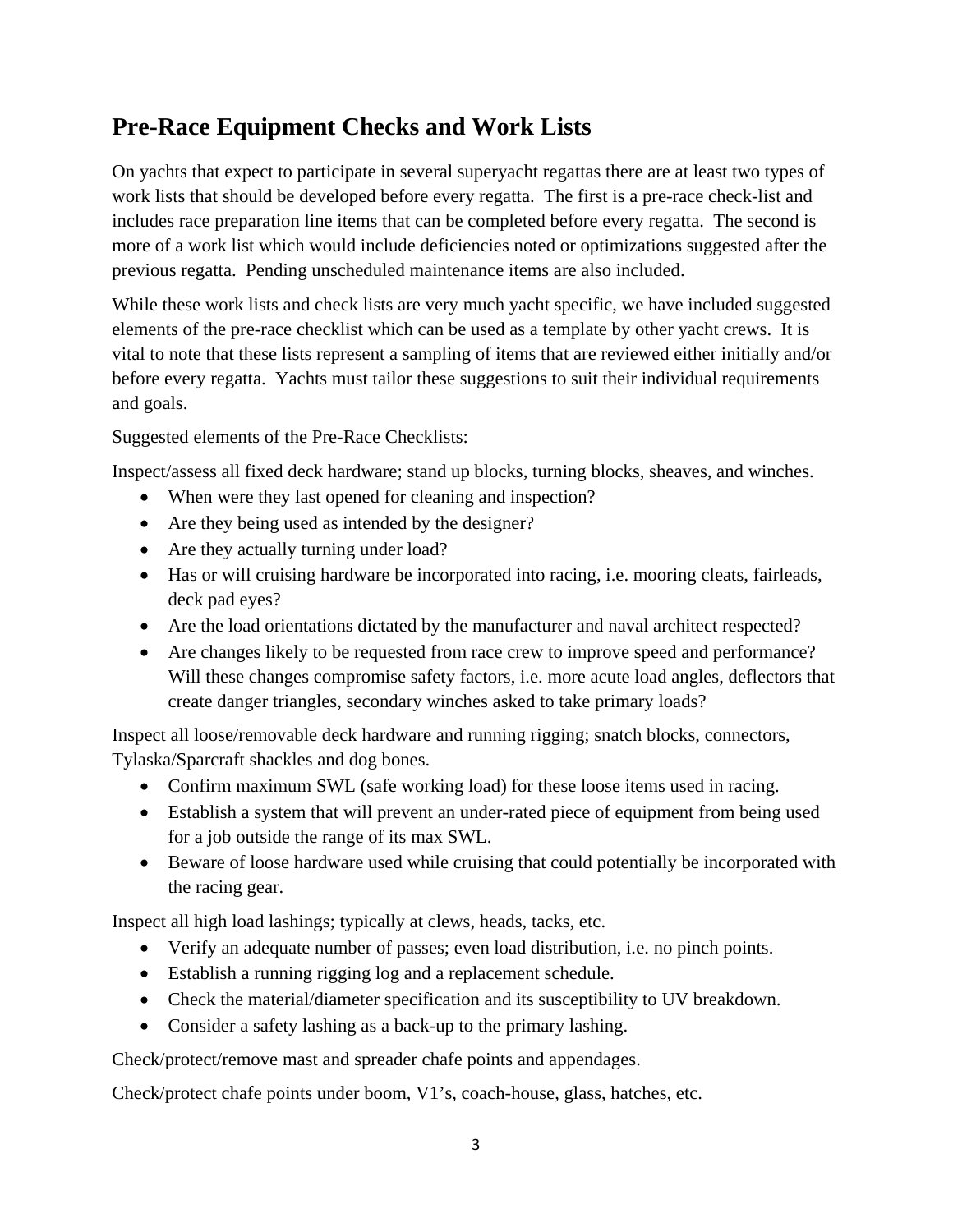Assess technical spaces for clutter. Consider moving items stored in critical technical spaces that might need to be accessed during racing.

Yachts with captive winches might consider re-arranging the lockers to ensure functionality and access at all possible angles of heel.

### **Responsibilities and Qualifications of the Afterguard: Helmsman, Tactician, Navigator and Safety Officer**

The responsibilities of the 'afterguard' on a racing superyacht include, but are not limited to, the following four important items:

- a. Safety through prudent decisions made in a timely fashion with an understanding of the limitations and sailing characteristics of the yacht
- b. Safety through a thorough understanding of the Notice of Race, Sailing Instructions and the Racing Rules of Sailing
- c. Fair and responsible racing
- d. Enjoyment of the yacht's owners and guests

While there is no requirement for four afterguard members, it is common practice to have the responsibilities of driving the yacht, ensuring she sails the proper course (in deep water), racing her to potential in a safe, seamanlike manner, be handled by four individuals:

Helmsman - Responsible only for driving the yacht. This individual should have racing experience and had time helming this particular superyacht.

Navigator - Responsible for all navigational duties including having the yacht sail the proper course, doing so in deep water relative to the draft of the yacht and have a familiarity with the yacht's navigational equipment.

Racing Tactician - Responsible for directing where the yacht goes on the race course taking into account tactical considerations, wind direction, current and other yachts in the race. He or she should be an experienced racing sailor intimate with the Racing Rules of Sailing and understand the Sailing Instructions, know the limitations and sailing characteristics of the yacht and have superyacht racing experience.

Safety Officer - Responsible for the safe sailing of the yacht with a focus on collision avoidance. This individual must be fluent in English, experienced with VHF radio communication and be an experienced racing sailor with an in depth knowledge of the Sailing Instructions and Racing Rules of Sailing. The Safety Officer must not allow other responsibilities to distract him from his primary role. He must be alert for calls from other vessels and be quick to acknowledge the call, even amid the sometimes garbled and frenetic communications inherent in bridge to bridge dialogue. The Safety Officer's VHF must be with him and audible at all times, regardless of his location on the yacht.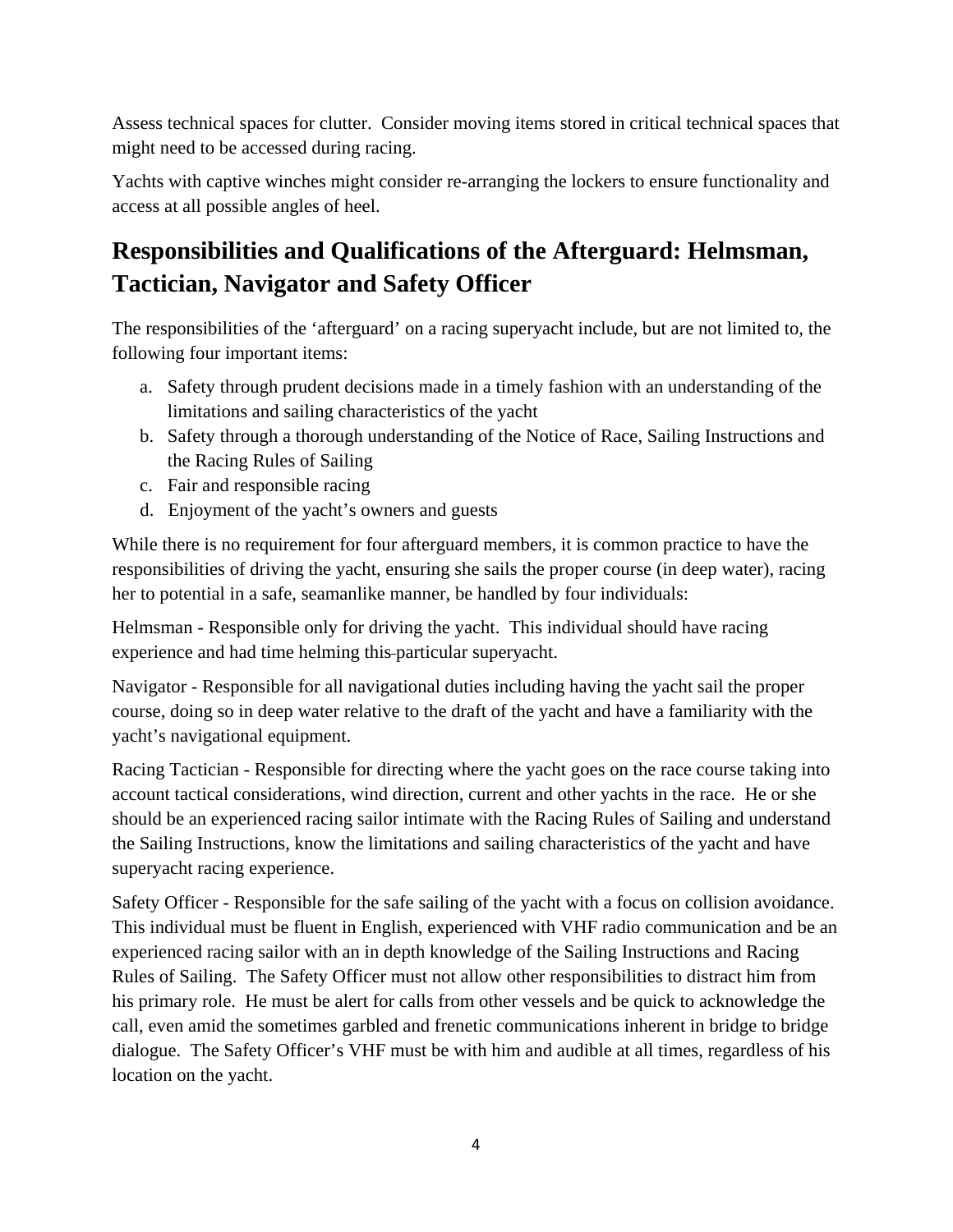Nearly all superyacht regatta Notices of Race and/or Sailing Instructions require that the assigned safety officer provide a CV and completed application to the Event Organizer before that individual can serve as Safety Officer for the regatta.

There is an obvious need for these four individuals to work closely together and have a clear understanding of their specific roles and responsibilities. Most importantly, there must be a clear understanding about the permanent captain's authority regarding where the yacht goes, what and when maneuvers are executed - particularly when safety and collision avoidance are issues. This should be discussed and agreed upon prior to the first practice session and reaffirmed by the owner at the pre-race briefing.

It is paramount that the individuals who are assigned to these critical positions possess the appropriate skill set and experience to ensure that the yacht can safely race no matter what the conditions or tactical situation that may arise.

#### **Imported Race Crew: Roles, Responsibilities & Etiquette**

Perhaps one of the most difficult jobs for the captain of the racing superyacht is the management and integration of the temporary race crew. On one hand, the captain is expected to empower these talented racing sailors to enable his boat to go faster and race smarter than the competition. On the other, he must ensure that the comfort and safety of the owner, crew and guests, not to mention the safety of the yacht, are not compromised. There is a delicate balance between these two responsibilities and the captain of the yacht must be prepared to carry out his responsibilities with the support of the owner and the temporary race crew. Years of superyacht racing has shown that this has not always been the case. Sometimes the dynamic tension and conflict between the afterguard's urge to win and the captain's concern for safety come to the forefront. In superyacht racing, with yachts weighing hundreds of tons, there can be no conflict when it comes to the issue of safety. When there is any doubt, all members of the afterguard must be willing to take the safe and prudent course of action, even when it results in compromising competitive advantage. That is why it is essential that everyone understand, in advance, that the captain has the final authority when it comes to the safe maneuvering of the yacht.

There is no problem giving the race crew the "con" just as you would give the con to a watch officer or a pilot. As long as all goes well, it is an easy ride, but the captain must be quick to step-up and take control (and announce that he is taking control along with the permanent crew) when in his judgment he needs to do so for the safety of the vessel. He may want to meet privately with the crew on this subject. The permanent captain should address this issue during his welcome speech and make it clear to everyone aboard, should an occasion arise where the vessel's safety is in jeopardy, he will take charge. The permanent captain need not be afraid to hand-over the con, but he must not be hesitant to take it back.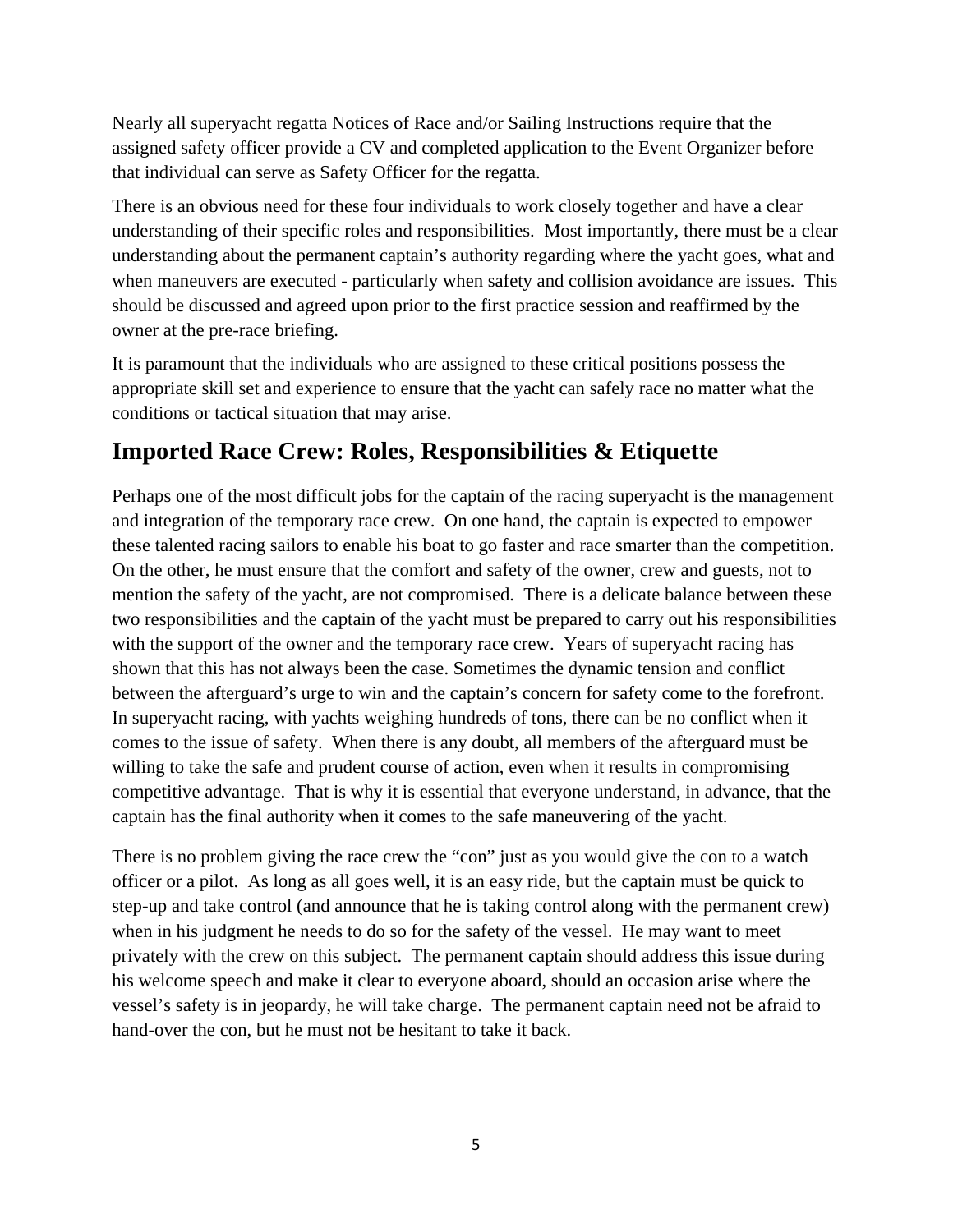The difference in opinion between the captain and the racing afterguard can sometimes be subtle; therefore, it is essential that the captain and the entire afterguard develop trust and understanding before any critical calls are made.

Some observations from recent regattas:

- Every racing sailor wants to find ways to make a yacht sail faster. That is what he is being asked to do when invited aboard for a superyacht regatta.
- In most cases, the experience of the racing sailor will help the crew of an infrequently raced boat to improve performance and safety.
- The presence of temporary race crew can heighten enthusiasm and enjoyment among the permanent crew. They get to know their boat better and to maximize its potential from a speed and maneuvering standpoint. Owners and guests can also become passionate and more inquisitive about wind, tactics and crew work. A healthy and positive "vibe" is often developed on-board, with team work being a primary goal.
- The tricks of the trade from the successful dinghy/small boat sailor can often be applied to superyachts. However, it is vital that every "trick" is scrutinized by the captain and the resource team he has available to him (naval architects, rigging rope suppliers and sail makers) because of the enormous loads generated onboard superyachts.
- Paid race crew want to be invited back and therefore will perform according to the guidelines set forth by the captain and owner. For this reason it is vital that the permanent captain on board establish the guidelines before the temporary race crew arrive.
- Most, but not all, temporary race crew understand that large sailing yachts that are primarily used for cruising have limitations. The limitations of the particular yacht must be highlighted, and as noted in earlier sections of this manual, may either be improved upon or accepted.
- Temporary race crew can sometimes become frustrated by the limitations inherent in cruising yachts, but these frustrations must not be vented when owners and guests are on board. Save the frustrations for the de-briefing and turn them in to constructive recommendations that might be practiced at the next regatta.
- Not all temporary race crew are fully aware of the workload of the permanent crew during superyacht events. Long before the race crew arrive aboard in the morning the permanent crew is cleaning, polishing, cooking, ironing, serving and much more. Therefore, it is vital that the temporary race crew understand the very high work load and fatigue factor of their host crew, respect this reality, and offer assistance in achieving the numerous goals each yacht has when attending a superyacht regatta.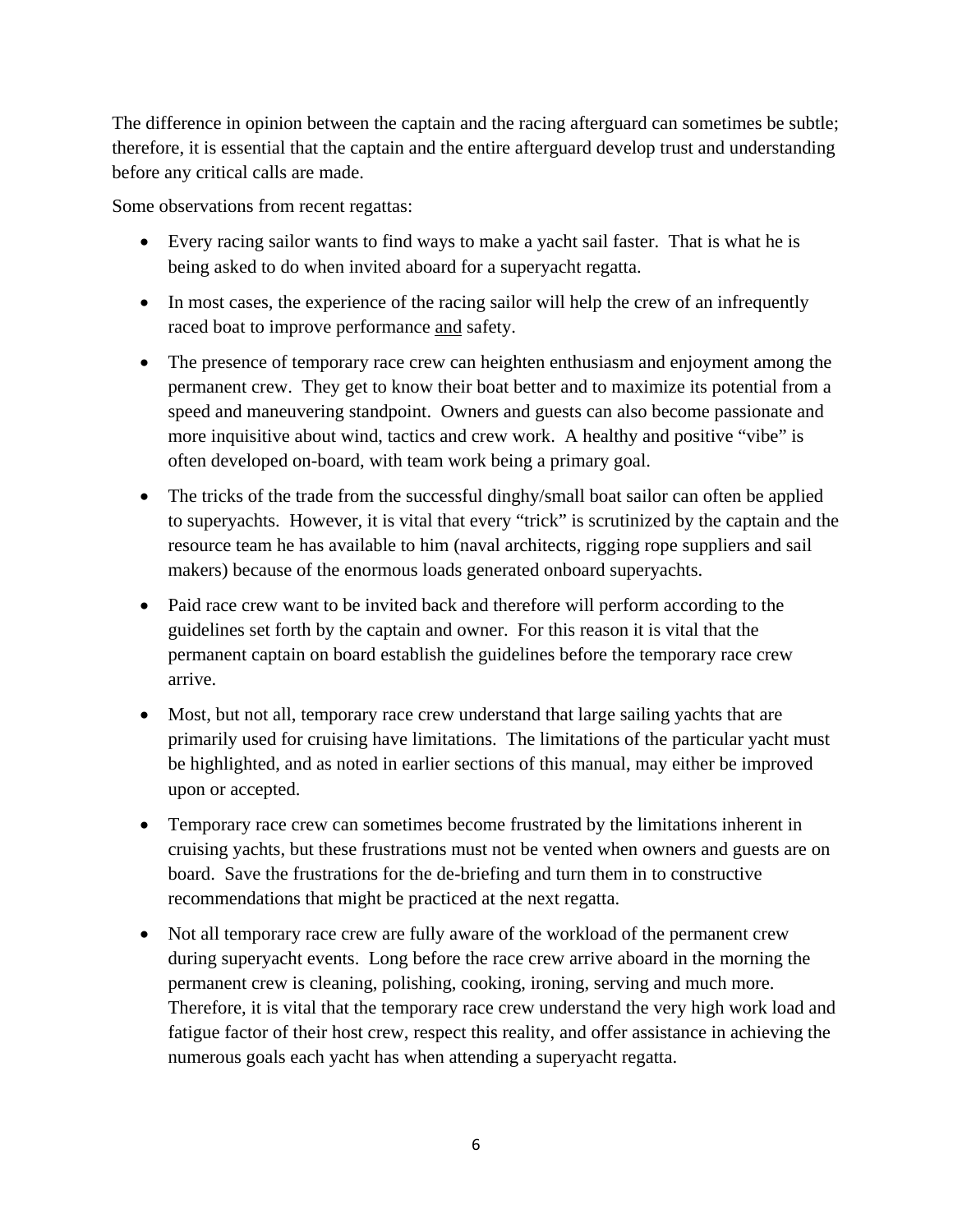#### **Development of the Roster: More Than Just a Crew List**

- By working through the test priorities and practicing several maneuvers, yacht captains and owners will be able to develop the roster which identifies each position that needs to be filled, and of course who will fill that position. The final roster will very much depend on the performance goals and expectations set by the owner. Large boats can be sailed well by small crews. However, crew size will have a direct impact on the sail handling options and performance of the yacht, so it is vital that the performance expectations are commensurate with the crew size and abilities.
- The roster not only identifies roles and positions, it is also a vital document in the safety plan. Once the anchor is heaved or the gangway brought aboard, the roster is finalized. The exact number and identity of persons on board is established, together with the role, if any, of each person. Because superyachts frequently sail with upwards of 35 people on board, captains and crew might consider developing "the buddy system" for all training and race days. This system has been used successfully in numerous racing programs.
- During the on board safety briefing/roll-call just prior to the start of the race, every person on board is assigned one, or a maximum of two "buddies." Buddies are grouped according to their location on board (foredeck, mast, afterguard, guest cockpits, etc.). The instruction given to each buddy is simple; in the event of any unplanned incident, collision, sail or gear failure, each person is expected to confirm that his buddy is on board and report back to the Captain. The daily roster can also contain mundane but important relevant daily information regarding uniform, meals, social events, etc.

#### **The Daily Pre-Race Briefing**

After leaving the dock, but before the start of every race, one should muster all guests and crew for a pre-race briefing and safety discussion. This meeting generally consists of the following:

- Roll call and buddy assignments
- Safety reminders, "no-go" areas
- Weight distribution comments for guests
- Identification of a "Guest Coordinator" for any new guests on board
- Course overview; leg distances, likely sail combinations, maneuvers
- Weather forecast and expected conditions
- Team goals/improvements for the day
- Identification of main competition, point standing, etc.
- Timeline to start so both guests and crew know when the transition to race mode will occur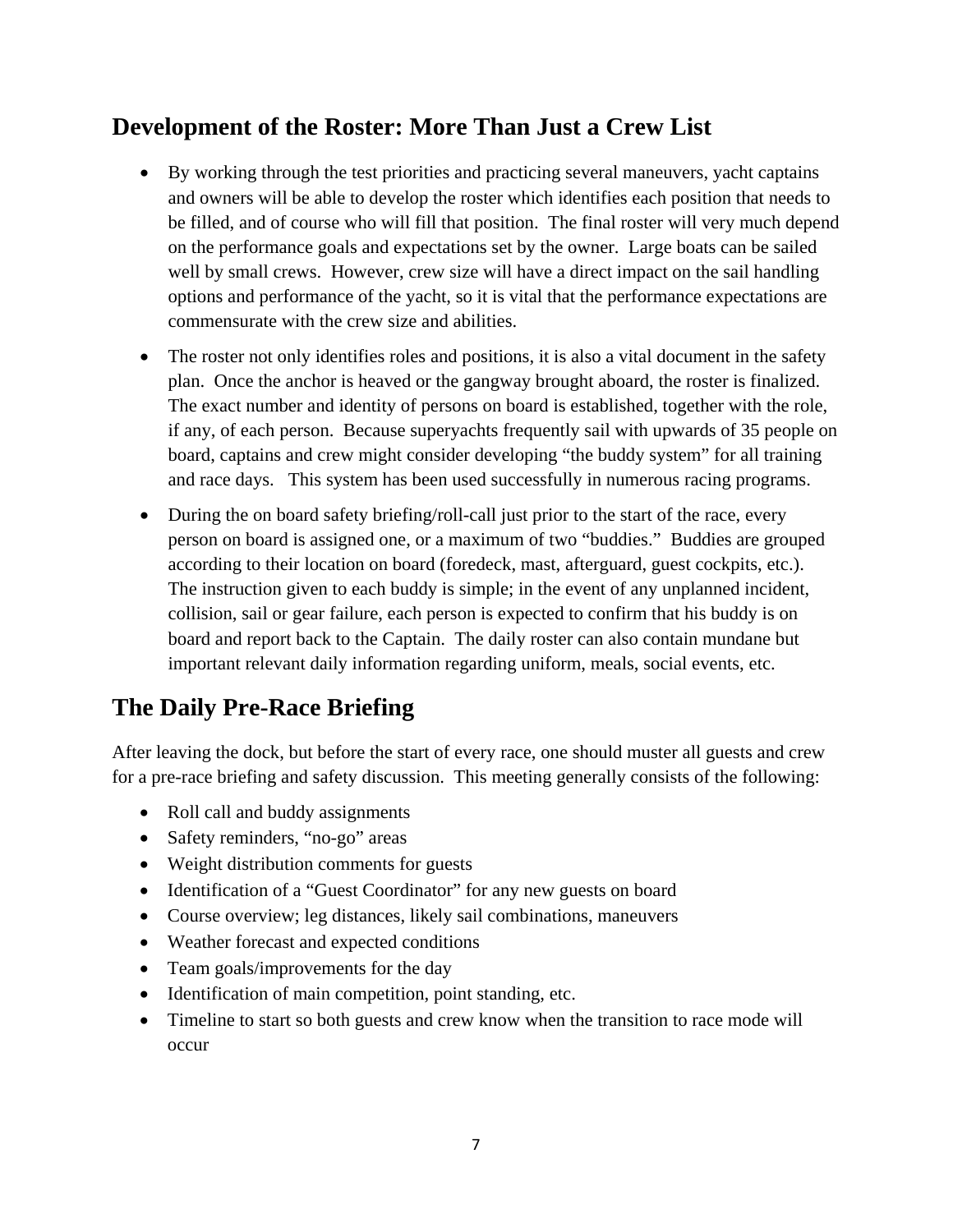In addition to printing the daily roster I have found it useful to print the day's race course, together with likely true wind angles so that guests and crew have a sense of the big picture before the race begins.

#### **Communications Systems**

On the race course, it is vital that key members of a large yacht racing crew can communicate with each other quickly and clearly – for safety as much as for performance. A communication system is critical and can range from a relay crewmember to hand signals, or UHF/VHF radios to more advanced voice activated or push-to-talk radios and headsets. The system that is utilized on board is not as important as putting a system in place and refining that system through practice and testing. Converging on the leeward mark is not the time discover communication deficiencies between bow and stern.

#### **Onboard Sailing Terminology; Speaking The Same Language**

With a temporary racing crew often augmenting the permanent crew, it may be useful to develop some terminology guidelines for use by race crew in order to avoid delay and/or confusion. Yachts should develop their own preferred vocabulary. A sampling of a worksheet is provided below.

| Deploy            | Unfurl headsail                                                  |
|-------------------|------------------------------------------------------------------|
| Furl              | Furl headsail                                                    |
| <b>Big Ease</b>   | Large ease, as in easing main for a turn                         |
| <b>Skirt</b>      | Bow crew to skirt the jib over the lifelines                     |
| Transfer          | Start water transfer; indicates about 45 seconds to tack         |
| Stand By          | Helmsman tacking or gybing in 20 seconds                         |
| Sneak             | Partial hoist of spinnaker sock                                  |
| Hoist             | Full speed hoist of spinnaker sock                               |
| <b>Full Hoist</b> | Call by mast or foredeck crew indicating spinnaker fully hoisted |
| Gotta Kite        | Call by anyone on foredeck when spinnaker is full                |
| Cut               | Old/lazy spinnaker sheet is being thrown off                     |
| Snuff             | Bucket down                                                      |
| Drop              | Spinnaker halyard down                                           |
| Stop              | Stop whatever action or task is being done                       |
| Hold              | Freeze on any maneuver                                           |
| Cancel            | Cancel any maneuver                                              |
| Foil              | Foredeck indicates headfoil requires rotation                    |
| Speed Build       | Trim mode for acceleration                                       |
| <b>Full Trim</b>  | Max upwind VMG trim settings                                     |

#### **Command Terms**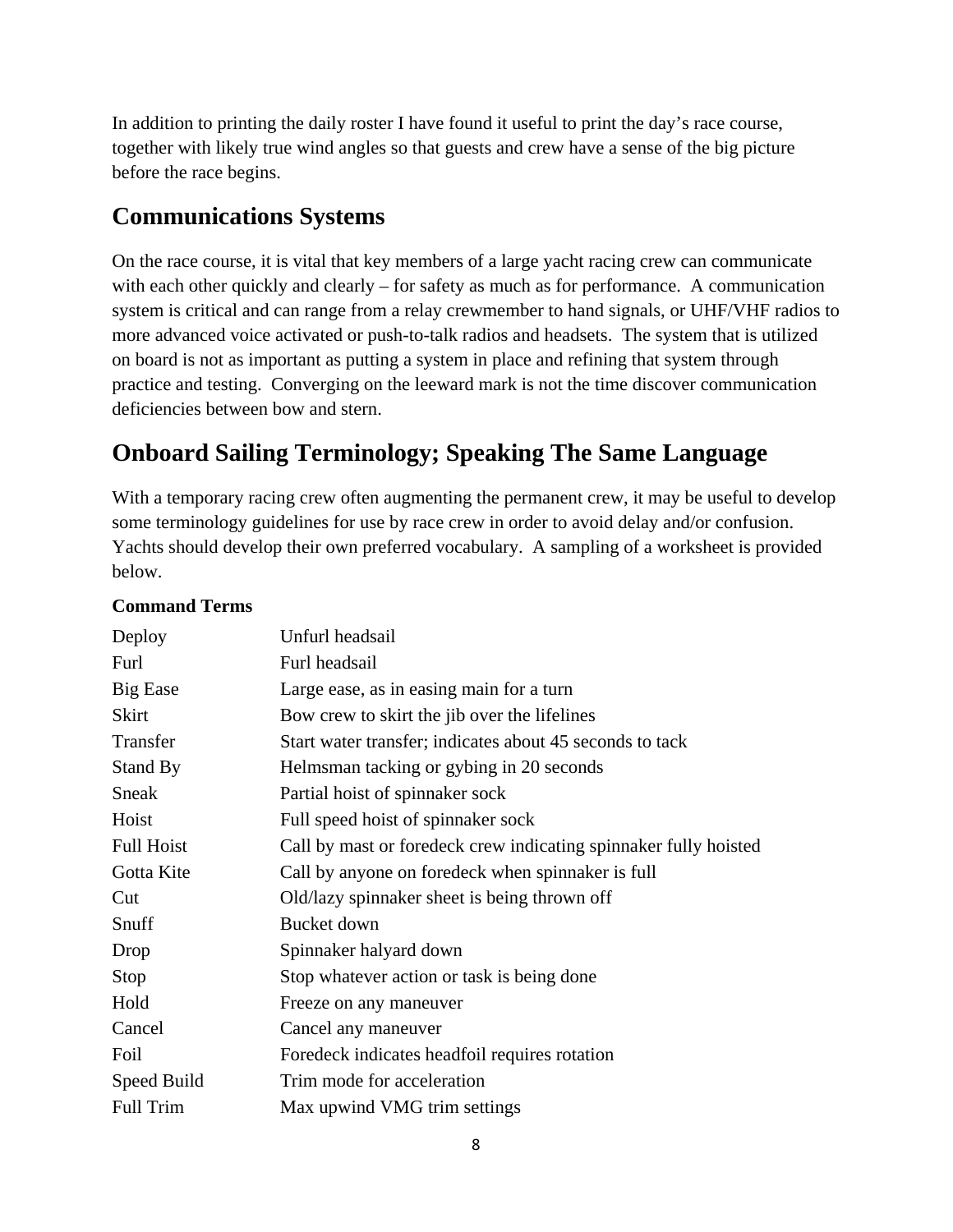#### **Terms to Avoid**

Go / No On / Off Mine

#### **The Breakdown Manual**

On today's large cruising/racing yacht we consider two types of possible gear failures during a regatta; a malfunction or breakage that causes some limited or temporary loss of functionality and a malfunction or breakage that necessitates retiring from the day's racing. For the former, some yachts may wish to develop what we call the breakdown manual, the handbook referred to for all potential gear/functionality failures that relate to the sailing of the yacht.

On most of today's superyachts there are at least three operational modes for the sail handling equipment. Many yachts use joysticks, buttons, or wireless remote boxes for their normal operational modes. If any of these fail, the trained crew can often access the specific valve block or electrical junction box to manipulate the equipment despite its failure in fully automatic/remote mode. Furthermore, if neither the primary nor back-up system is functional, the trained crew can utilize redundant equipment to devise an emergency or manual method to achieve the continued safe operation of the equipment in question. It must be stressed that the development of the breakdown manual requires time and commitment long before these secondary/manual systems would ever be considered as an option in a regatta. The permanent crew must fully understand the design of the sailing system, the location of all the peripheral control options and what safety features are by-passed when the peripheral control option is used. In addition, key members of the race crew must be trained in the location, use and limitations of these options.

- Each potential failure of the sailing system needs to be identified, i.e. blade furler, primary winch, outhaul, vang, etc.
- In the event of partial failure of the primary controller for that component, the location of the secondary controller (i.e. the appropriate valve block or electrical panel) is noted.
- If the decision is made to manipulate sail handling equipment from a remote location, there must be a clear and failsafe communication system between the operator of that peripheral controller and the on deck crewmember who is monitoring the operation of that equipment (Bluetooth headsets or similar).
- Fully manual options must also be tested and included in the breakdown manual (a separate emergency mainsheet set-up, external furling tools, leading a line to a different winch, etc.). Their use and limitations need to be explored.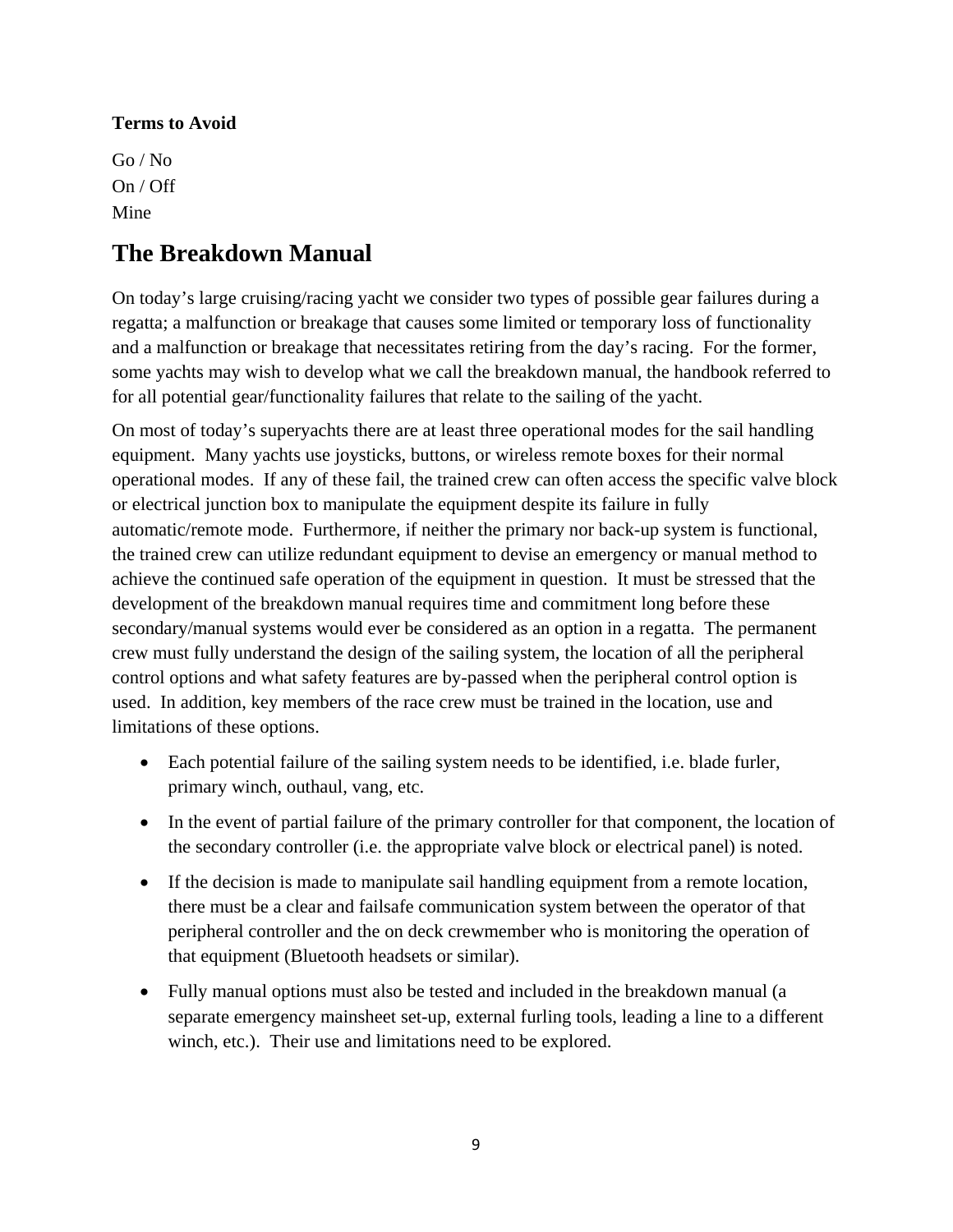#### **Emergency Procedures/Injury/Major Failures**

Some failures or injuries will require the yacht to retire from racing immediately. We have found it useful to include a separate section in our safety manual containing the following information:

Rating of medical emergencies:

- An injury that can be dealt with on board using available equipment
- One that must be dealt with ashore at a professional facility
- One that requires immediate Medical Evacuation off yacht and to shore-side facility

Identification of the most common catastrophic gear failures together with the yacht-specific procedures for coping with them:

- Mast/spar
- Rudder/loss of steering
- Collision/grounding

Contact numbers of shore support and professional personnel:

- Local emergency numbers
- Owner/management company emergency numbers
- Telemedical and/or Medivac support

#### **The Post Race De-Brief**

During every regatta we have several crew who take notes which can be reviewed after each race. This review is a two stage process. First, we hold a de-briefing with all of the guests and crew as soon as practicable after the race ends. Owners, guests, and of course race crew all benefit by a re-cap and review of what happened on the course immediately after the race. Which maneuvers went well? Which did not go so well and why?

In addition, we circulate a written set of de-brief notes among the race crew for further analysis and suggestions. The owner receives the final collated copy. This more formal written de-brief captures the race from various perspectives (bow team, mast, afterguard) and not only analyzes what worked and what did not, but also provides recommendations for optimizations and improvements to performance and safety for the future. The written de-brief actually forms the basis for the next Test Priorities Worksheet and the next Pre-Race Worklist, and in a sense initiates the transition from one regatta to the next.